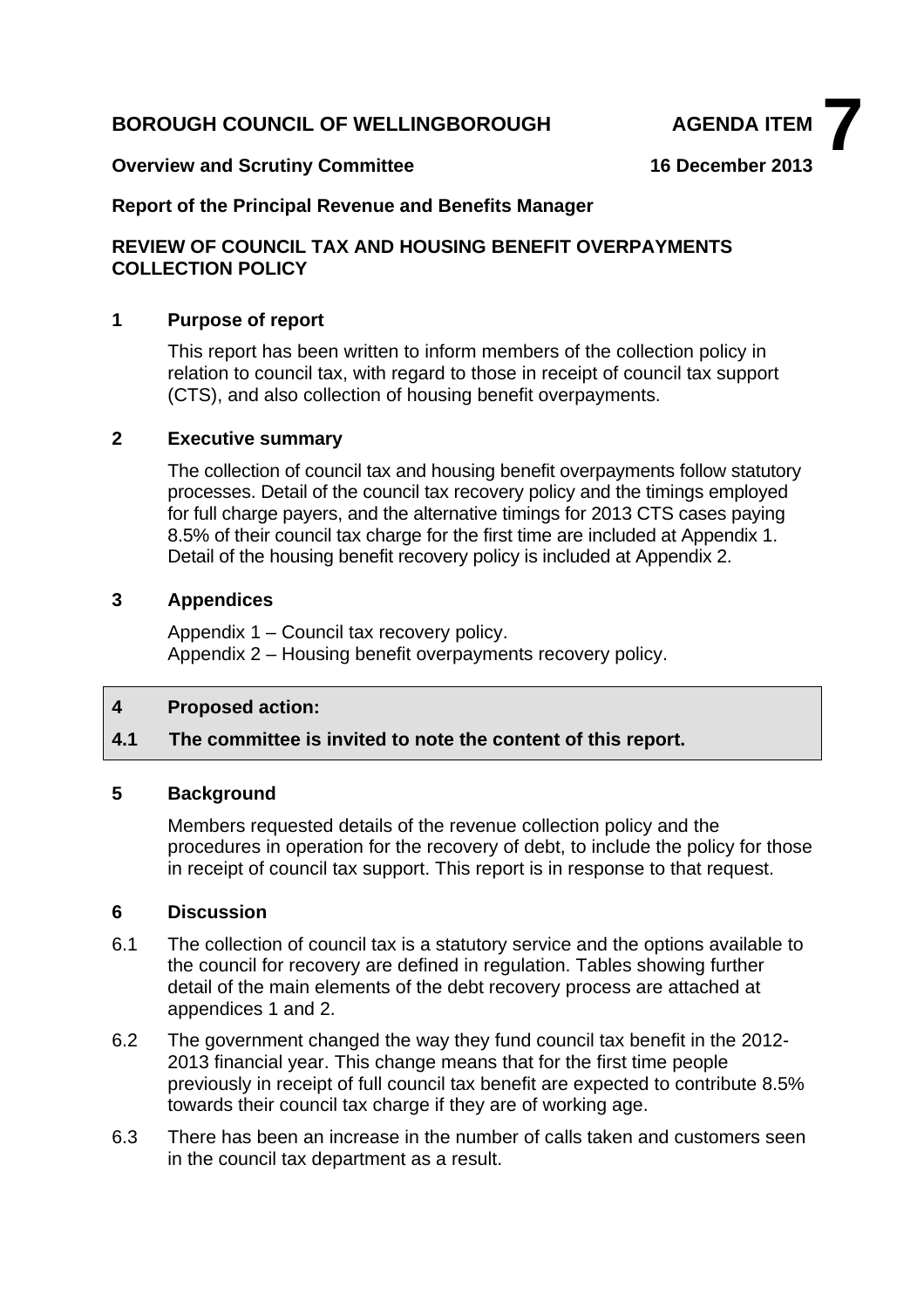- 6.4 Council tax collection procedures were modified with effect from April 2013 to allow for the additional financial pressures placed on CTS cases. Additional time was built into the recovery process to allow first time council tax payers to contact us and understand the changes.
- 6.5 The effect of this has been that the majority of CTS cases to receive a summons were delayed until 24 October. A small number of CTS cases received a summons prior to this date, but only where a prior debt existed. On 24 October, 250 CTS cases received a summons. This equates to 6.87% of CTS cases, compared to 7.52% of non CTS cases who also received a summons (2254).
- 6.6 Where CTS cases present with particular financial pressures, the council tax team advise them to seek debt advice. A service agreement currently exists as part of the council's voluntary sector grants programme, to provide an advice and information service for preventing debt and for tackling personal debt across the borough of Wellingborough. The grant of £30,000 pa for three years up to March 2015 was awarded to Nene Valley Citizens' Advice Bureau (NVCAB), now a member office of Central and East Northamptonshire CAB.

The main anticipated outcomes of this funding are:

- Reduced personal debt across the borough of Wellingborough.
- Maximising the income of the borough's most financially deprived communities.
- Increased access to preventative and generalist budgeting and personal debt advice through a range of channels.
- Increased financial benefit take up across the borough.

The borough council is working closely with NVCAB to ensure that the outcomes provide a service that benefits the customer and the borough in reducing and managing their debts.

6.7 In addition to the organisations the council funds, we also signpost to other partner organisations who are better placed to assist in particular circumstances eg the FISH shop, Community Law, Midland Community Finance and Bromford Housing. 'Drop in' sessions are provided by some of the above organisations within the 'one stop shop' at Tithe Barn Road offices to provide improved access to advice and support.

### **7 Legal powers**

Local Government Finance Acts 1988 and 1992

### **8 Financial and value for money implications**

No additional implications to matters highlighted in the report.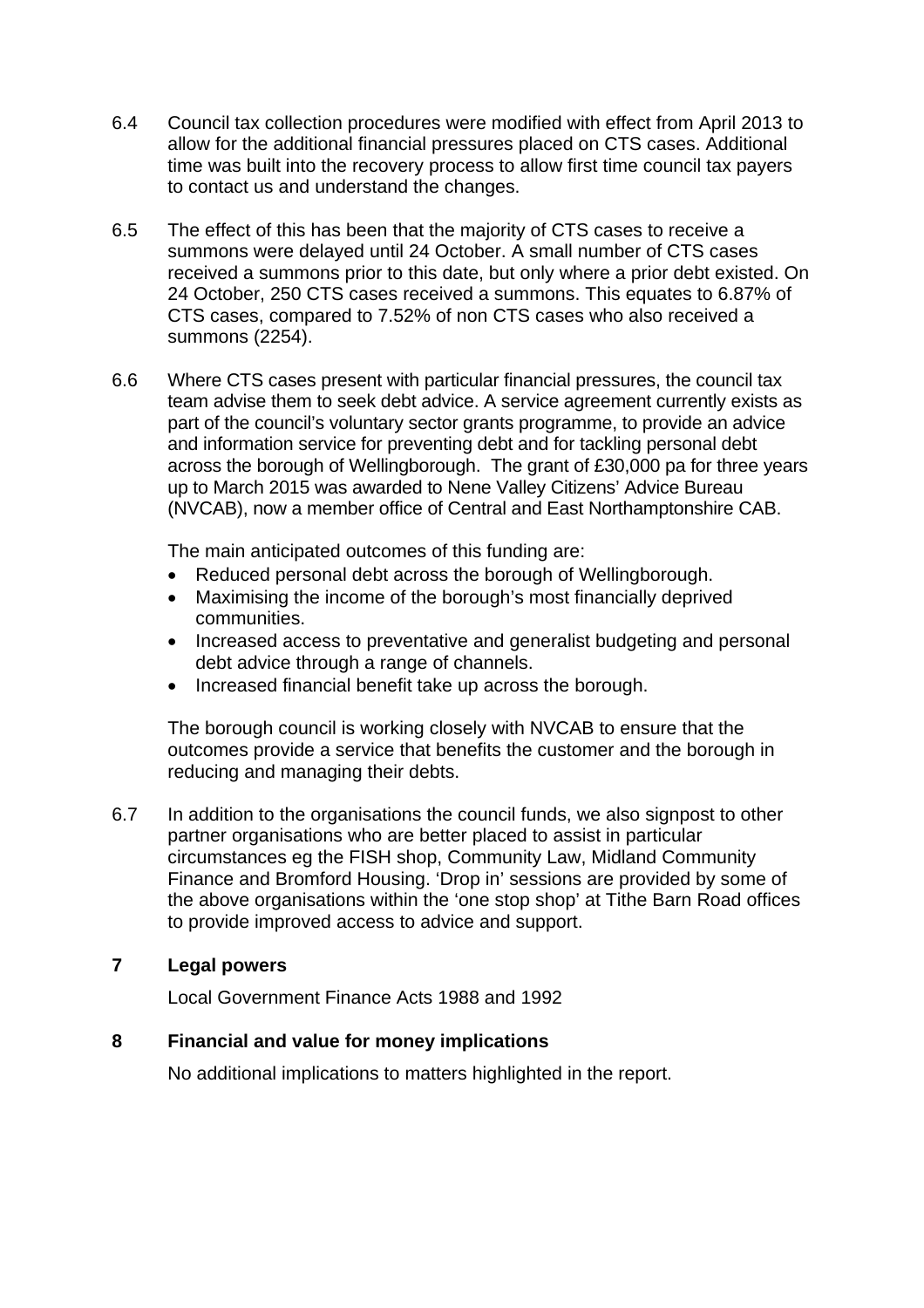## **9 Risk analysis**

| Nature of risk      | <b>Consequences</b> | <b>Likelihood of</b> | <b>Control</b>  |
|---------------------|---------------------|----------------------|-----------------|
|                     | if realised         | occurrence           | measures        |
| Ineffective         | Insufficient funds  | Low.                 | Revenue         |
| recovery of local   | to meet             |                      | Services policy |
| taxation debt.      | outgoings and       |                      | and procedures. |
|                     | risks future        |                      |                 |
|                     | council tax rises.  |                      |                 |
| Recovery is not     | Risk of reputation  | Low.                 | Comprehensive   |
| seen to be          | damage.             |                      | system of       |
| carried out fairly. |                     |                      | procedures &    |
|                     |                     |                      | training.       |

# **10 Implications for resources**

There are no direct effects resulting from this report.

# **11 Implications for stronger and safer communities**

None.

## **12 Implications for equalities**

The collection policy and procedures are consistent with the council's equal opportunities policies.

# **13 Author and contact officer**

Jill Stewart, Council Tax Supervisor. Nigel Robinson, Principal Revenue and Benefits Manager.

# **14 Consultees**

None.

# **15 Background papers**

Regulation and best practice guidance.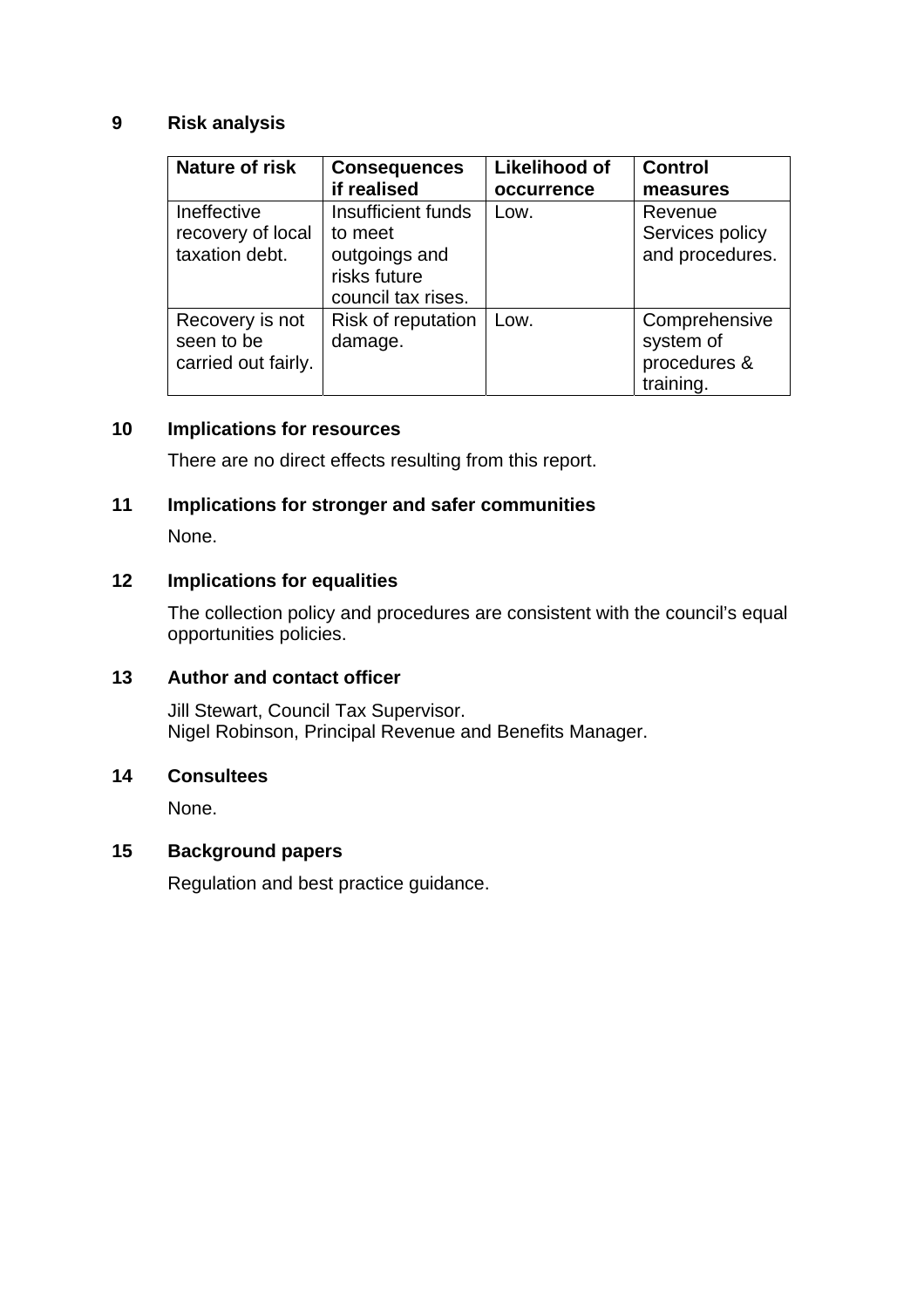# **Appendix 1 Council tax recovery policy**

| <b>Action</b>                                                  | <b>Description</b>                                                                                                                                                                                                                                                                                                                                                  | <b>Full charge</b><br>payers | <b>Council tax</b><br>support<br>cases |
|----------------------------------------------------------------|---------------------------------------------------------------------------------------------------------------------------------------------------------------------------------------------------------------------------------------------------------------------------------------------------------------------------------------------------------------------|------------------------------|----------------------------------------|
| <b>Debt raised</b>                                             | Annual bill payable by 10 statutory instalments, or 12<br>instalments by request.                                                                                                                                                                                                                                                                                   | 06/03/2013                   | 06/03/2013                             |
| <b>Reminder</b>                                                | Issued after a missed instalment. If any missed<br>instalments are not paid, the right to statutory<br>instalments may be lost.                                                                                                                                                                                                                                     | 22/04/2013                   | 02/08/2013                             |
| <b>Second</b><br>reminder                                      | If a further instalment is missed, a second reminder<br>notice is issued. If the missed instalments are not paid,<br>then the right to statutory instalments may be lost.                                                                                                                                                                                           | 03/06/2013                   | 02/09/2013                             |
| <b>Telephone</b><br>reminder                                   | Every attempt is made by the recovery team to speak<br>with the charge payer prior to the issue of a summons.                                                                                                                                                                                                                                                       |                              |                                        |
| <b>Final notice of</b><br>impending<br>court action            | Final notices issued for accounts which have lost<br>instalment rights or defaulted on an arrangement 18<br>days after a reminder.                                                                                                                                                                                                                                  | 17/05/2013                   | 16/09/2013                             |
| <b>Summons to</b><br>the<br><b>Magistrates</b><br><b>Court</b> | Should payment arrangements not be forthcoming, 11<br>days after the final notice, a summons is issued on<br>behalf of Clerk to the Magistrates.                                                                                                                                                                                                                    | 13/06/2013                   | 24/10/2013                             |
| <b>Application to</b><br><b>Court</b>                          | A Court date falls 18 days after summons was issued<br>and an application is made for a Liability Order to give<br>the Council additional recovery options. These include<br>attachment of earnings, attachment of benefit, bailiff<br>action or charging order.                                                                                                    | 08/07/2013                   | 25/11/2013                             |
| <b>Write off</b>                                               | Cases are considered for write off when all recovery<br>avenues have been explored or the debt is uneconomic<br>to pursue. Categories include debts deemed<br>uneconomical to pursue, debtor is deceased with no<br>estate, whereabouts unknown, insolvency, debtor is<br>detained in prison or a prison sentence has been<br>served in lieu of unpaid Council Tax. |                              |                                        |
| <b>Counselling</b>                                             | Debt counselling & advice is provided on request.<br>Liaison with Welfare Benefits agencies, CAB, Welfare<br>Rights, FISH.                                                                                                                                                                                                                                          |                              |                                        |
| <b>Arrangements</b>                                            | Payment arrangements are sought throughout the<br>process. Attachment may be used in Benefit cases.<br>Arrangements are separately monitored, with<br>reminders issued by letter and telephone.                                                                                                                                                                     |                              |                                        |